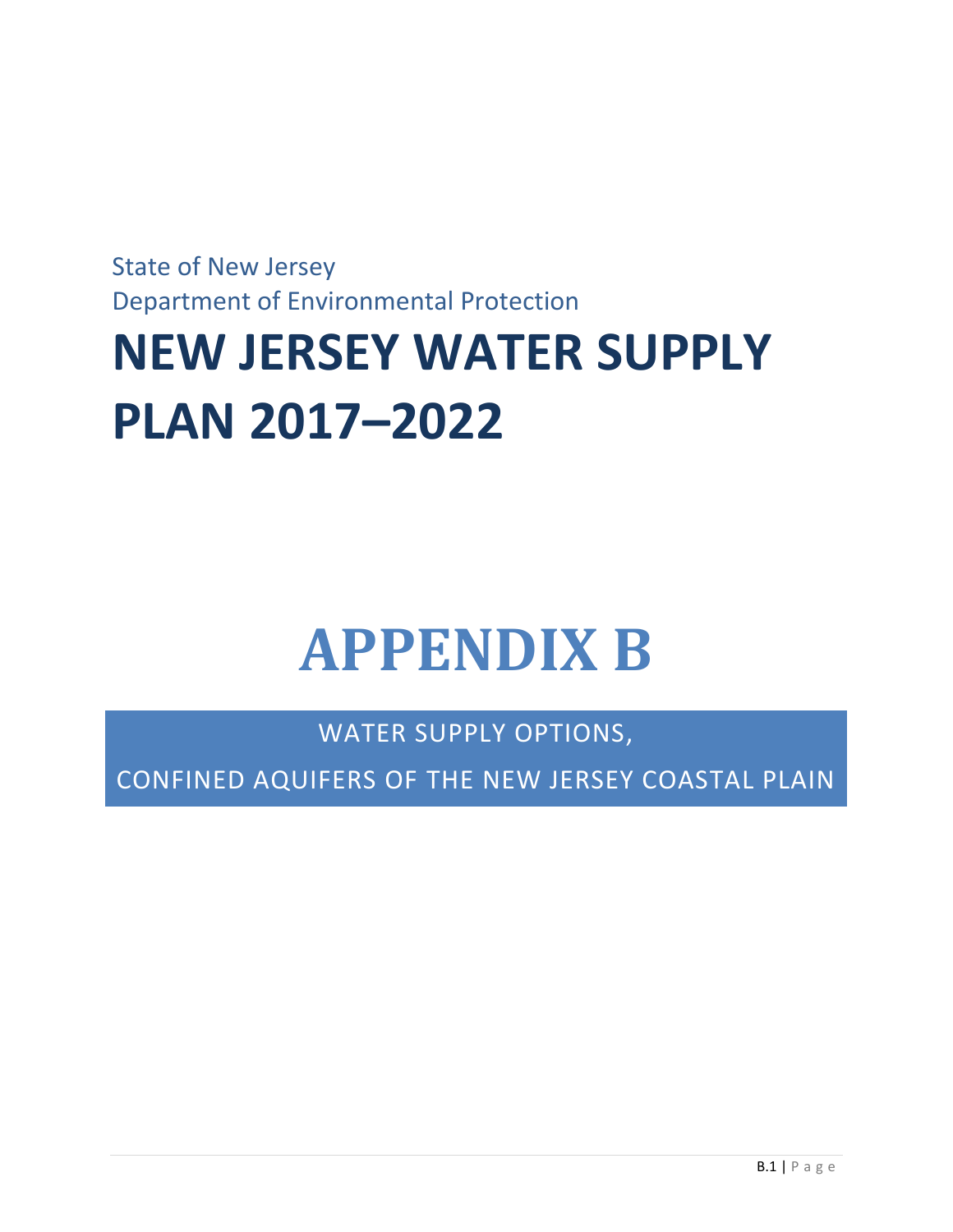The confined aquifers of the Coastal Plain are a major source of water supply for New Jersey, providing approximately 40% of the groundwater supply to the southern region of the state. The future availability of water from the confined aquifers of the New Jersey Coastal Plain is constrained by a number of factors, including:

- Regulations imposed in Water Supply Critical Areas 1 and 2 and any future revisions to those regulations.
- The threat of saltwater intrusion in seaward and bayward margins of the aquifers.
- Lack of stabilization of water levels within the aquifers.
- The potential for impacts to wetlands and surface water in the outcrop areas of the aquifers.
- Water-level interference with other users

Steadily increasing use of these aquifers over the past several decades has caused progressive declines in water levels in some areas and saltwater intrusion in other areas. Large cones of depression (cone-shaped water-level surfaces that point downward) centered on pumping wells occur in many areas of the coastal plain. Where these are near saltwater sources they increase the risk of saltwater intrusion into confined aquifers by lowering the pressure of fresh water that resists the intrusion of denser salt water. Sea-level rise also promotes saltwater intrusion, but this is a more gradual process. Saltwater intrusion has compromised confined aquifers in several places, including Raritan Bay, the Delaware River valley, the New Jersey Pine Barrens of Gloucester County, and Cape May County.

Hydrogeologic analysis of the confined aquifer systems of the New Jersey Coastal Plain has revealed the interconnected nature of the individual aquifers and their hydraulic connection to water-table systems. Water pumped from most confined aquifers of the New Jersey Coastal Plain comes principally from an overlying or underlying confined aquifer(s) and/or the water-table system. This emphasizes the need for a comprehensive, regional water-supply-planning perspective in assessing where additional supplies could be derived. Based on existing water-resource investigations and several analyses conducted as part of the Plan process it is clear that only limited supplies are available from confined aquifers without violating current regulatory restrictions or reaching non-sustainable levels of water extraction. Additional supplies may be available, depending on the level of tolerance for suppressed water-level elevations, impacts to the water-table system, and changes in water quality that are projected to take up to hundreds of years to occur.

Studies and associated projections are showing that many of the state's confined aquifers are approaching, have reached, or have exceeded sustainable levels of use. Evidence of rapidly or continually diminishing water levels, increased chloride and sodium concentrations, and increased recharge being induced from vulnerable water-table aquifers have given cause for concern over continuing to rely on confined aquifers for future supplies. The state has seen the installation of its first saltwater desalination well in Cape May City. Desalination may be a useful tool elsewhere in New Jersey in the future to increase supplies while dealing with increased saltwater intrusion. Studies of the water-supply options for Cape May County (Lacombe and others, 2009; Spitz, 1996) provide insights into need for desalination as a water supply option.

There is a growing interest in using confined aquifers as storage reservoirs to provide additional water to meet peak demands. Aquifer-storage-and-recovery (ASR) wells, which inject water from other sources, including other aquifers, treated surface water, and even treated wastewater, represent an option for conjunctive water use that increases the short-term availability of supply while avoiding long-term impacts to confined aquifers. The issues that tend to limit the viability of ASR wells relate to the contrasting geochemistry of water sources and its effect on well screens and the mechanics of well construction, development, and extraction. The net impact on groundwater quality is also a concern.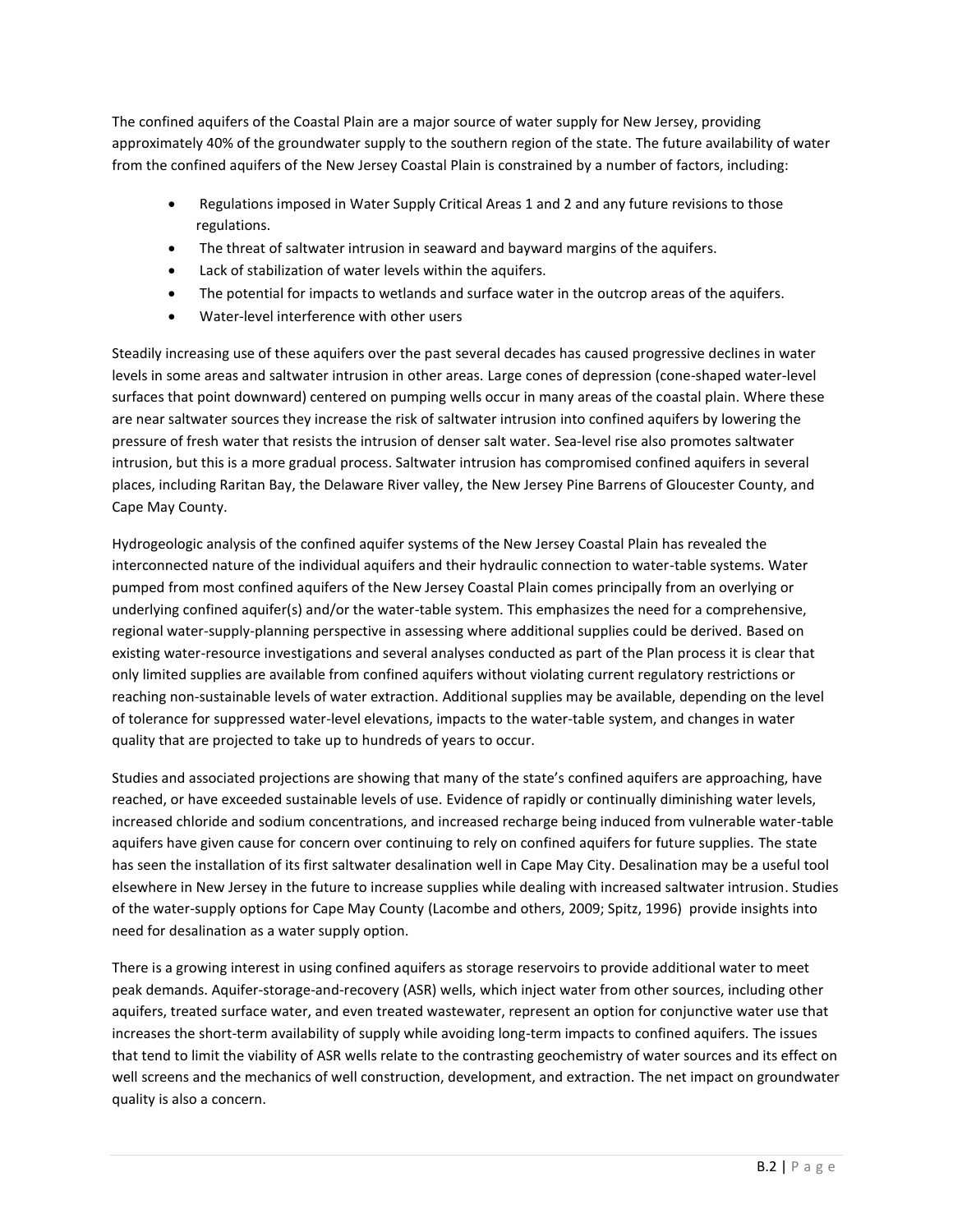This present discussion of the characteristics, status and trends, and potential availability of water from the various confined aquifers of the New Jersey Coastal Plain is organized into four regions (fig. B1):

- 1. Atlantic Coastal Region
- 2. Cape May Peninsula
- 3. Water Supply Critical Area 1
- 4. Water Supply Critical Area 2 and Delaware Bay Region



## **ATLANTIC COASTAL REGION – AVAILABLE WATER SUPPLY FROM**

## **CONFINED AQUIFERS**

Confined aquifers are the principal source of water supply along the Atlantic Coast and are heavily relied upon to supply water for the communities along the barrier island complex that borders the Atlantic Ocean. The principal confined aquifer source of supply to these communities is the Atlantic City 800-foot sand aquifer. Minor supplies are derived from the Rio Grande water-bearing zone within the Wildwood/Belleplain confining unit and the Piney Point aquifer.

## **ATLANTIC CITY 800-SAND AQUIFER**

The Atlantic City 800-foot sand aquifer (800-foot sand) is found along the coast from Southern Ocean County to southern Cape May County and as far inland as central Atlantic County and the southernmost part of Burlington County. The aquifer is vital to the water-supply needs of barrier island communities in Ocean, Atlantic, and Cape May Counties. Withdrawals from the 800-foot sand have increased steadily over the past three decades, with the greatest use occurring in Atlantic County.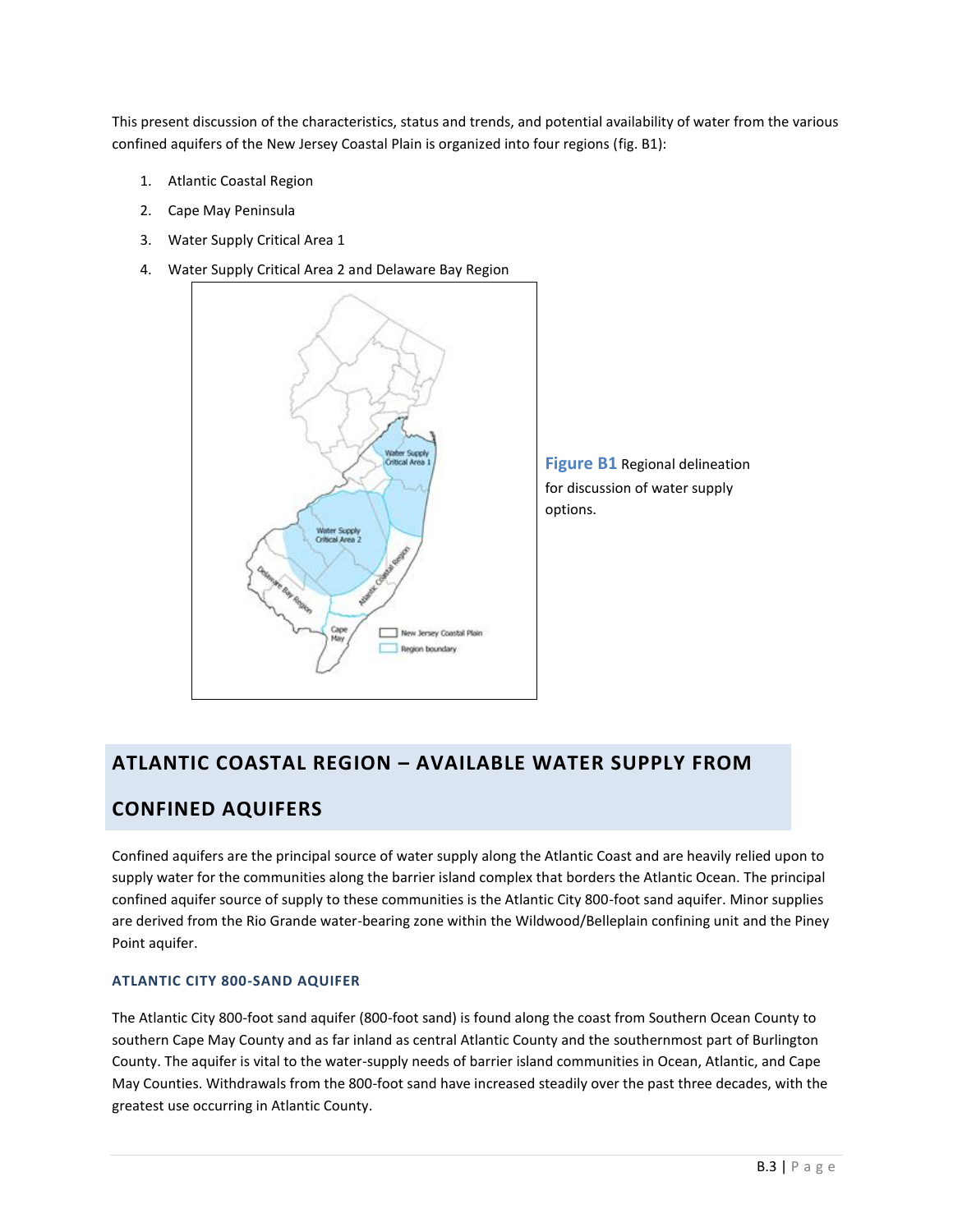In western and central Ocean County the Atlantic City 800-foot sand aquifer is primarily recharged by water infiltration into its outcrop area to the west and by leakage from the overlying Kirkwood-Cohansey aquifer system. This results in pumping effects to be more localized. In the 800-foot sand's central and southern extent in Atlantic and Cape May Counties a higher percentage of well water comes from decompression of water in storage, causing pumping effects to extend more regionally. The balance of recharge to the aquifer in this region comes from the water-table system up-dip, leakage through the overlying confining unit, and offshore. Thus, the availability of water supply from the 800-foot sand in Atlantic County is related with that of Cape May County.

In 2004 the Department considered seven (7) requests for major increases in ground-water pumpage from the Atlantic County 800-foot sand aquifer along the coast totaling approximately 3.6 billion gallons per year. The Department commissioned the USGS to apply several ground-water models to evaluate the regional and cumulative impact of this proposed increase. The model results indicated that most of the diversions individually generated between an additional 5 and 20 feet of drawdown in the aquifer. Resulting water levels in the Atlantic City 800-foot sand aquifer after the final simulation were on the order of 140 to 150 feet below sea level, approximately 60 feet lower than water levels measured by USGS in 2003. The modeling effort included an analysis of the flow of water particles from the suspected 250-mg/l chloride line in the 800-foot sand in Cape May County. The study concluded that individual particles of salt water from this saltwater front would arrive at supply wells in northern coastal Cape May County and would be mixed with fresh water, resulting in increased sodium and chloride concentrations to unknown levels. The arrival time for particles from the 250-mg/l chloride line varied widely, depending on where the salt water originated. Travel times varied from over 700 years to 2,100 years.

The Atlantic City 800-sand aquifer presents significant challenges to future supply considerations. Hydrogeologic studies have revealed that continued increases in use will cause ground-water levels to continue to decline considerably. Predictions of water-level decline based on recently approved withdrawals and population projections within Atlantic County to the year 2010 cause water levels to exceed 180 feet below sea level at their deepest point. The last regional collection of ground-water levels from this aquifer under the USGS/NJDEP Synoptic Water-Level Program occurred in 2013 with a new synoptic planned for 2018

Recent ground-water modeling simulations performed by USGS for the NJSWSP (Gordon, 2007) using the USGS Coastal Plain Regional Aquifer Systems model (RASA) indicate that increased water use from the 800-foot sand will continue to lower water levels in the aquifer and will induce increased flow from the water-table system to the northwest and from saltwater sources to the southwest. Because of its regional extent pumpage from the aquifer in coastal Atlantic County can have significant impacts to water levels in Cape May County and vice-versa. The presence of a saltwater front (250 mg/l isochlor) with the aquifer in southern Cape May County raises the level of concern over this relationship. Many municipalities rely on this aquifer for water supply in Cape May.

Determining the precise impact on any one well is complicated, as the relative contribution of recharge from these sources as well as overlying and underlying aquifers must be determined. The Department commissioned a detailed study of the water-table aquifers in this region that address the relationship between pumpage from the confined system and impacts to the unconfined system. This study, published as Pope and others (2012) provides insights into the relationship between withdrawals in the confined aquifer and impacts in the overlying unconfined aquifer. The results show that the impacts of confined aquifer withdrawals are spread out over both the overlying unconfined aquifer and in the confined aquifer's outcrop areas updip.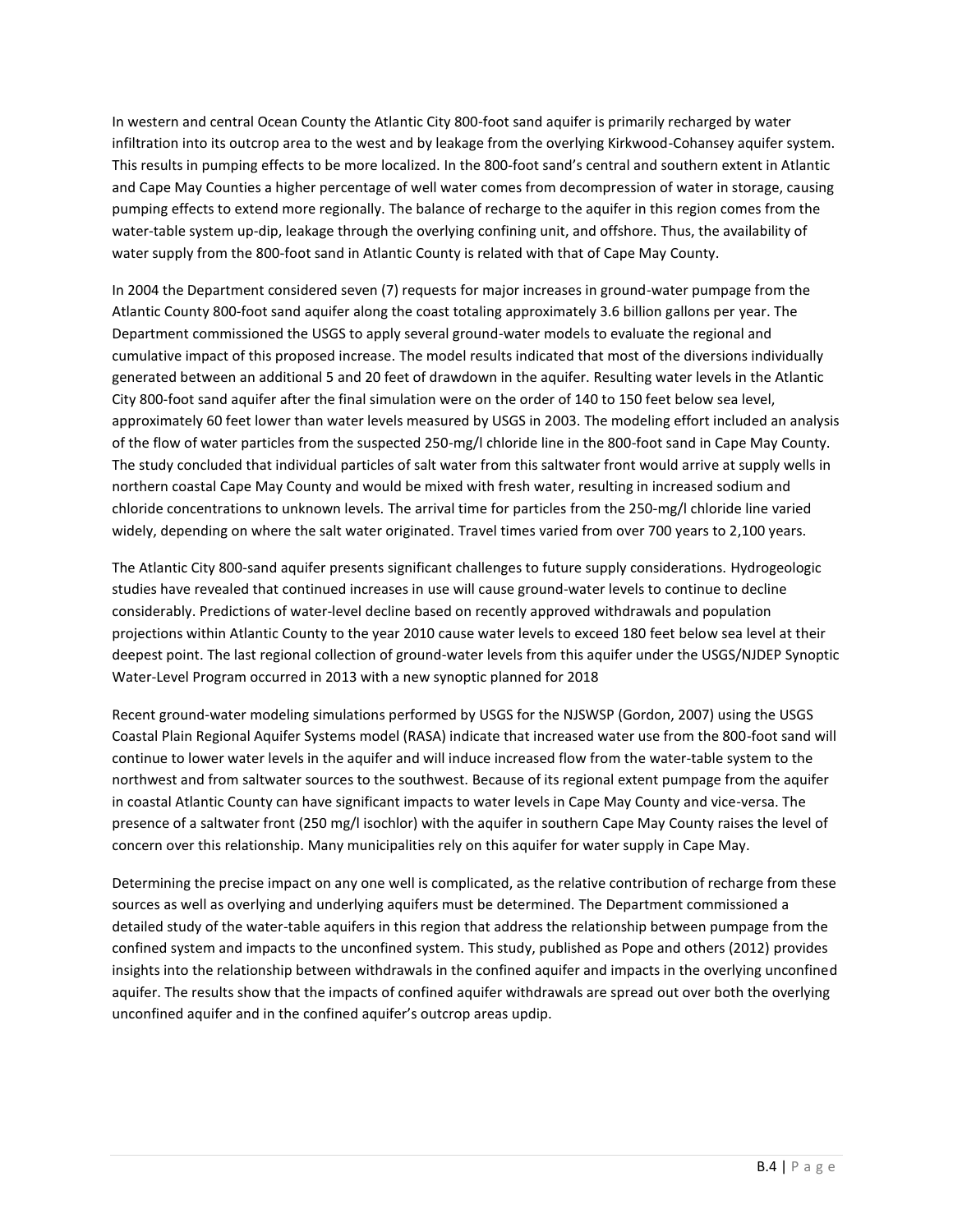#### **PINEY POINT AQUIFER**

The Piney Point aquifer is found beneath the Atlantic City 800-foot sand and is correlative with several different geologic units; it is a minor confined aquifer in the New Jersey Coastal Plain. The Piney Point has no surface expression and relies entirely on leakage from overlying and underlying aquifers for replenishment; water levels appear to decline rapidly in response to relatively small volumes of use. The 250-mg/l isochlor (salt water front) within the aquifer is present onshore in Cape May and Atlantic County. The aquifer is thinnest in its central region and thickens toward the coast and toward Delaware.

The Piney Point aquifer is used at several localized pumping centers. The largest of these is in coastal area of Ocean County at Seaside Park and Barnegat Light. Additional use occurs inland in Atlantic County in Buena and more recently at Bridgeton in Cumberland County. According to the most recent water-level data collected by the USGS, water levels in the southern and western parts of the aquifer in Atlantic, Cumberland, and Southern Ocean County have not stabilized and continue to decline (DePaul and Rosman, 2015). In addition, a significant cone of depression is found in the coastal area of Atlantic County centered on Ventnor City that is attributable to pumpage in the overlying Atlantic City 800-foot sand aquifer. The 250 mg/l isochlor in the Piney Point aquifer is estimated to occur in northern Cape May and coastal Atlantic County (dePaul and others, 2009). Water levels in the northern reach of the aquifer in western Atlantic, Ocean and Burlington Counties are more stable. Water use in the State of Delaware can significantly impact water levels in the Piney Point in Cumberland County. A major cone of depression centered on Camden in Kent County, Delaware, extends into Cumberland County. Recent water-level trends in the Bridgeton area confirm that the aquifer cannot sustain large-scale water-supply development without a rapid, significant, and continuous decline in water levels.

The Piney Point aquifer provides sufficient yield in its northeastern extent for public supply, but is limited by its aesthetic quality. In its southeastern extent the aquifer has proved unreliable as a sustainable source of major supply. Although it is relied upon locally for water supply, the Piney Point aquifer appears to have limited longterm potential for additional major water supplies due to its limited extent and its rapid decline in water levels in reaction to pumping.

The Piney Point aquifer may continue to be a viable source of modest quantities of water within its northern extent areas, serving as a viable replacement supply or alternative to other aquifers where water quality is an issue. Its potential in coastal areas is limited by the position of the saltwater front. Interference from pumping in Delaware is an issue that must be factored in to the overall assessment of the aquifer's potential. The fact that the aquifer is completely confined suggests that water use from it comes at the expense of storage in overlying and underlying aquifers. Any future requests for use from the Piney Point aquifer will only be approved by the Department with great caution.

## **VINCENTOWN AQUIFER**

The Vincentown aquifer is a minor source of water supply. It is a fairly reliable source that is limited by its geographic extent and instantaneous yield. The Vincentown serves as a minor aquifer in its outcrop area and where it is confined, up to 10 miles down dip of its outcrop (Zapecza, 1989). The Vincentown is capable of satisfying relatively small public supply demands. The Vincentown is thickest and most heavily used in Monmouth and parts of Ocean County, and is less well defined outside this area. In its down-dip area it acts as a confining unit.

Water levels in the Vincentown aquifer have remained relatively stable over the past ten years in response to water use. Modeling by the USGS (Gordon, 2007) show only a minor change in water levels on the order of two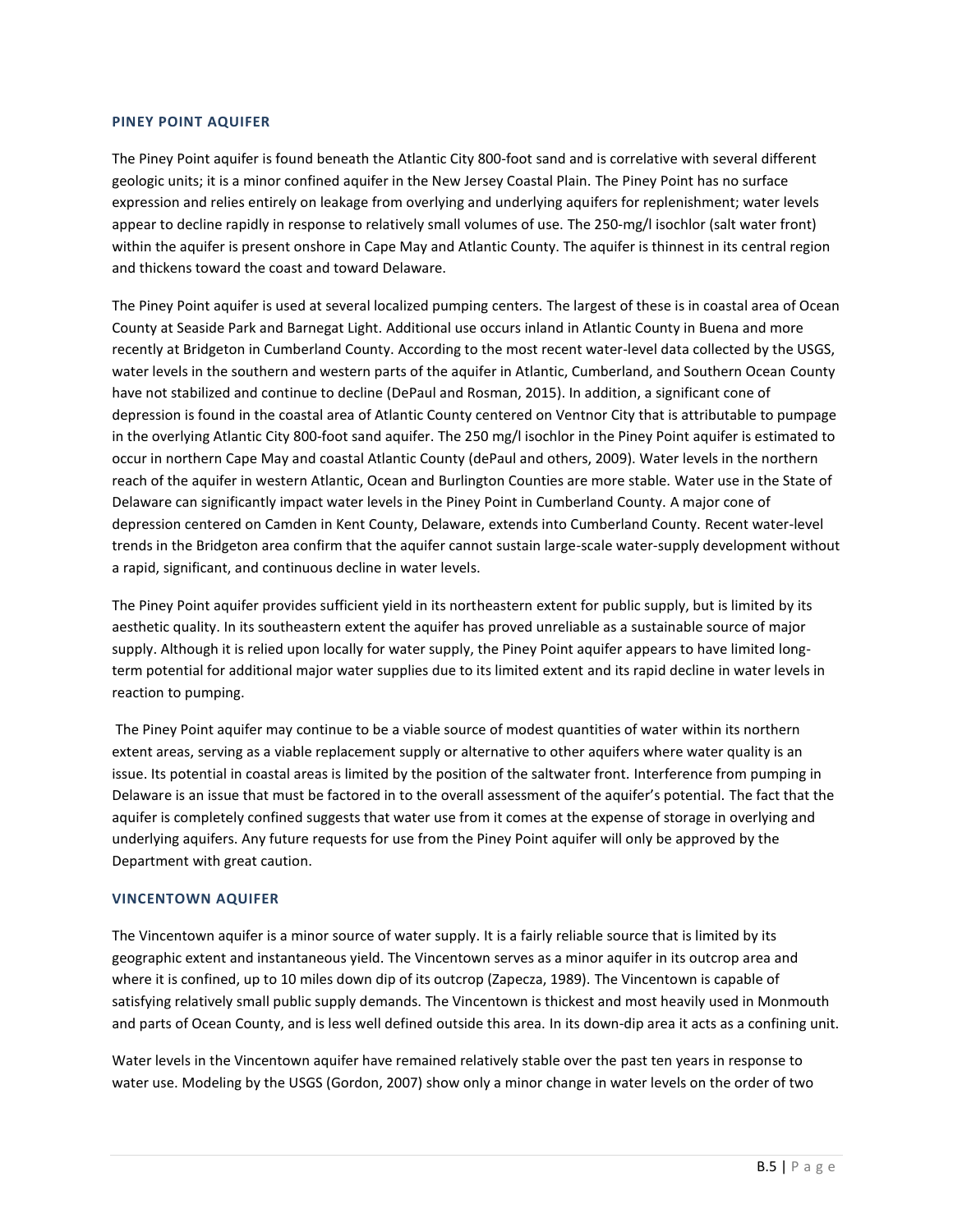feet near a pumping center at the Monmouth-Ocean County border in response to increased demand. Increased pumpage near the outcrop of the aquifer would derive most of its water from recharge and stream leakage.

The Vincentown remains a minor option for future water supplies. The lithology, extent and in some areas the thickness of the aquifer is self-limiting in terms of its ability to meet significant demands. Because water-bearing sands only are found within approximately 10 miles of its outcrop area, impacts to stream flow are an issue of concern in some areas, especially in close proximity to unconfined parts of the aquifer. No estimate of the overall availability of supply from this aquifer can be easily made. Withdrawals would have to be evaluated on a case-bycase basis, with a significant issue being the potential for depletion of surface water.

# **CAPE MAY PENINSULA – AVAILABLE WATER SUPPLY FROM ALL AQUIFERS**

Cape May County is a peninsula surrounded by salt water. Its freshwater aquifers are likely exposed beneath the Delaware Bay, which is salty. Water withdrawals from the semi-confined Cohansey and the confined Atlantic City 800-foot sand aquifers have lowered water levels and caused the intrusion of salt water inland. Supply wells in Wildwood, Cape May City, and Lower Township have already been abandoned due to saltwater intrusion. The Cape May City water department has reduced withdrawals from its confined Cohansey aquifer well field because of saltwater intrusion and now has a desalination plant to treat brackish water withdrawn from the Atlantic City 800-foot sand.

A recent ground-water study and models of the peninsula by the USGS (Lacombe and others, 2007) show that pumpage of ground water at current rates will cause the 250-mg/L chloride line to reach Lower Township's most productive well within the semi-confined Cohansey aquifer and reach or nearly reach the Borough of Wildwood's Rio Grande well field that draws from the Cohansey by 2050; this suggests that even current water-use patterns are not sustainable.

Because the semi-confined Cohansey aquifer in Cape May County is proving to have exceeded sustainable levels based on water quality data, risking saltwater intrusion, the 800-foot sand aquifer has been looked at as an alternative for Cape May. Ground-water-model simulations show that increased use of the 800-foot sand in Cape May can have a significant effect on ground-water levels within the regional cone-of-depression centered in Atlantic County, and may be available only in concert with desalination.

The 2007 USGS study and model examined nine water-supply scenarios for the confined aquifers of Cape May County. The basic scenarios examined included: creating a hydrologic barrier against saltwater intrusion in the Cohansey aquifer by injecting treated, reclaimed water; installing new wells into the Atlantic City 800-foot sand aquifer at the Lower Township and Rio Grande well fields in combination with desalination, and; installing wells in the 800-foot sand to the north in Middle Township and to the south of existing well fields, where, although it exists, the 800-foot sand has elevated chloride levels that would require desalination.

According to the model results increased pumpage from the 800-foot sand would cause significant drawdown in this aquifer. Regardless of where new wells were placed in the simulations, significant drawdown occurs both in Cape May and Atlantic Counties. When new 800-foot sand wells are simulated near the Cape May Airport and the Cape May City well field, drawdown on the order of 100 feet near the Cape May/Atlantic County boundary and as much as 120 feet in southern Cape May County occurs; drawdown of as much as 130 feet in southern Cape May County was projected to occur in one scenario. These outcomes are a source of concern when considered in combination with the results from modeling increased use from the 800-foot sand in Atlantic County.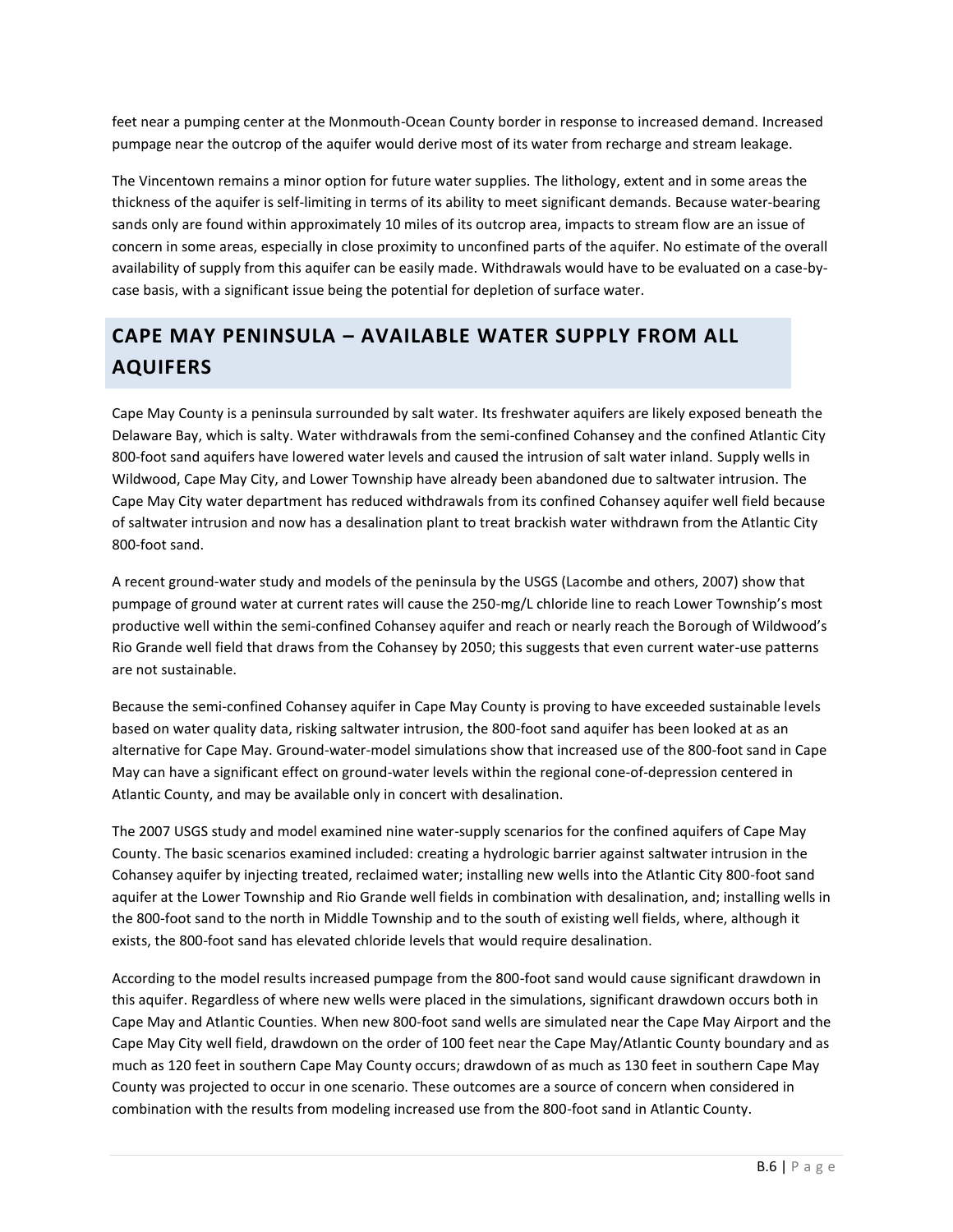USGS simulated the time required for particles of water at the saltwater front to arrive at supply wells under the various alternatives described above varied (Voronin and others, 1996). Arrival times ranged from 13 to over 1200 years depending on the location of the well in question. These results provide insight into when chloride levels would be expected to begin to increase as a result of recharge from saltwater sources. Such water-quality deterioration is an indication that the associated use scenarios may not be sustainable in the long term. USGS is continuing to evaluate optimum locations for aquifer injection to prevent the saltwater front in the Cohansey aquifer from reaching existing public supply wells.

In Cape May County each of the water-supply alternatives from confined groundwater aquifers examined by the U.S. Geological Survey resulted in additional saltwater intrusion, unless accompanied by injection of reclaimed, treated wastewater. Increased withdrawals from the Atlantic City 800-foot sand substantially lower water levels in the aquifer throughout Cape May County and into Atlantic County and required desalination to some degree. Other recent studies (Lacombe, 1996; Lacombe and Carlton, 2002; Lacombe and others, 2009; Spitz, 1996; Spitz, 1998) have provided significant insight into the hydrogeologic setting of Cape May and feasible alternatives. The NJDEP is currently conducting a comprehensive review of these options in conjunction with a localized monitoring effort. The goal is a unified strategy for water supply to Cape May while addressing the saltwater intrusion threats to production wells.

## **WATER SUPPLY CRITICAL AREA 1 - AVAILABLE WATER SUPPLY FROM CONFINED AQUIFERS**

During the 1980's and 90's the State responded to progressive water-level declines and saltwater intrusion within confined aquifers in the northern and central coastal plain by declaring two areas of "critical waters supply concern." Within these two regions, Water Supply Critical Areas 1 and 2, the state mandated reductions in use, imposed restrictions on future use, and offered surface-water alternatives to replace ground-water supply. The Water Supply Critical Area regulations provide for review of the program after 10 years, to allow for assessment of progress as a result of the management plan and the opportunity to restructure the plan in response to findings.

The Department began a re-examination of Critical Area 1 in 2001. As part of a technical reassessment of hydrologic conditions in the region the US Geological Survey updated and refined its ground-water-flow model of the New Jersey Coastal Plain (Voronin, 2005), using water-use and water-level data from 1999. The model was used to evaluate the potential effects of an increase in pumping from critical aquifers for short periods to alleviate drought stress, examine the effect of increasing pumpage in areas that did not have ready access to the surfacewater alternative, and determine if additional supplies could be extracted from the confined aquifers without contravening the limiting thresholds that were the basis for the initial Critical Area declaration.

The results of the USGS modeling efforts, an evaluation of ground-water-level trends, and the availability of alternatives were used to develop the following discussions of future water-supply options for Critical Areas 1 and 2. The studies conducted lead to a conclusion that the regional water-supply alternatives identified in the 1996 NJSWSP will continue to be endorsed, that a small amount of additional ground water may be available from confined aquifers in Critical Area 1 at optimum locations, and that additional water may be available to meet seasonal water-supply needs through redistribution of annual pumping schemes and use of aquifer storage and recovery methods.

There is a region of considerable size in Mercer, northern Burlington, southwestern Middlesex, and western Monmouth Counties between the boundaries of the Water Supply Critical Areas 1 and 2. Withdrawals from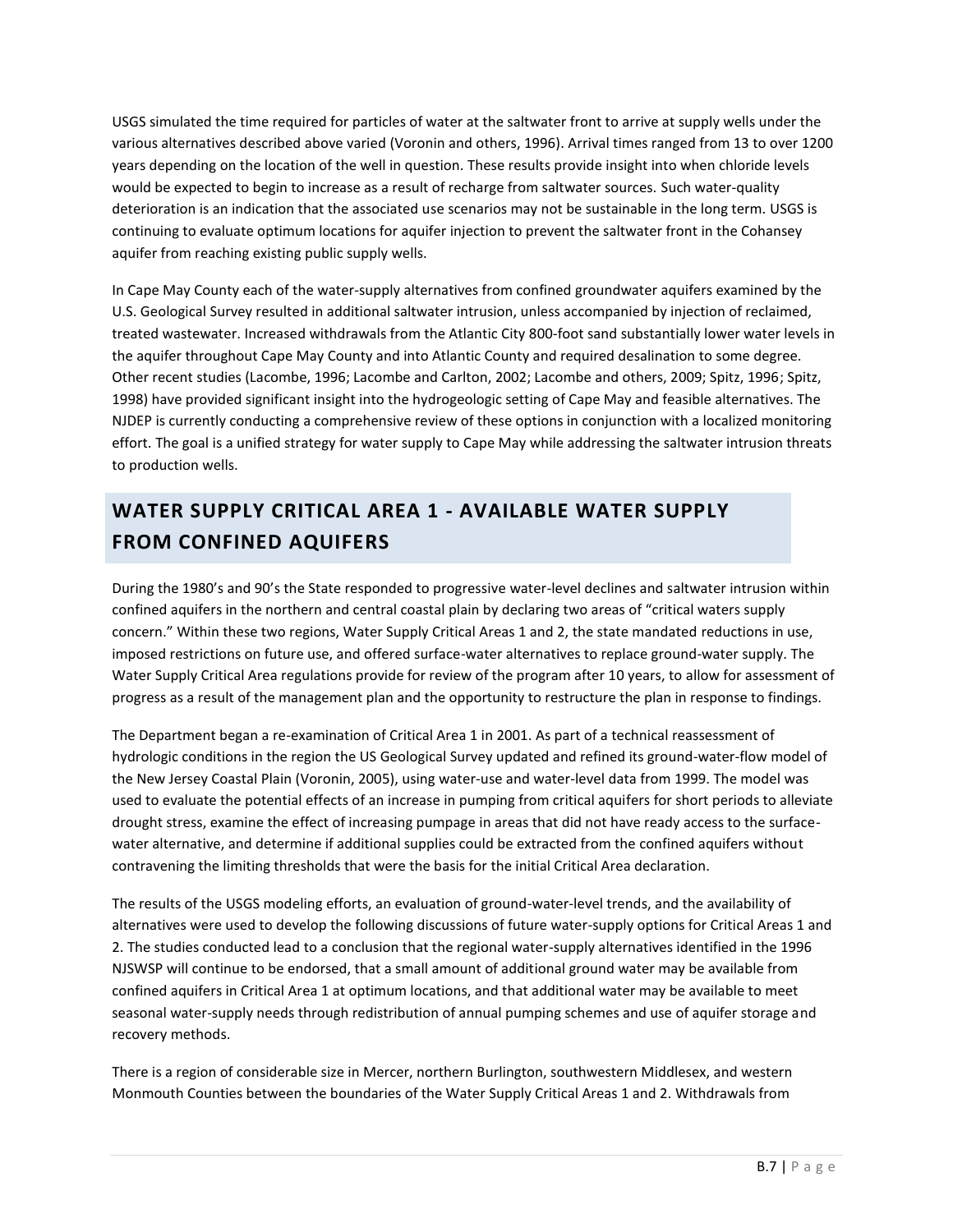confined aquifers in this region would be constrained principally by whether associated drawdown impacts extend into the Critical Areas themselves, as well as the broader concerns as to whether such withdrawals adversely impact other users, surface water, and known contaminated sites. Because much of this area is near the outcrop area for several confined aquifers the relationship with surface water and the water-table aquifer may be more direct in places, raising the level of concern over impacts to the shallow hydrologic system.

The principal confined aquifers in Critical Area 1 consist of the Potomac-Raritan-Magothy (PRM) aquifer system, the Englishtown aquifer system, the Wenonah-Mount Laurel aquifer, and the Vincentown aquifer. The Englishtown aquifer system is most prolific in its northern extent, within Water Supply Critical Area 1. It is more marginal from a hydrogeologic perspective outside this area, presenting naturally occurring limits to its water-supply potential. In contrast, the Wenonah -Mount Laurel aquifer is less productive in Critical Area 1, but increases in thickness and permeability to the southwest and is more productive in Critical Area 2. The Vincentown aquifer supplies localized needs, however it is constrained by its limited geographic extent, its yield potential and its potential to impact surface water.

The USGS was commissioned to evaluate future water-supply-management options for Critical Area 1. To address this issue USGS combined the existing ground-water-flow model of the Coastal Plain (Martin, 1998; Voronin, 2005) with a ground-water-optimization model that allows for the user to set management constraints and thresholds and determine the optimum pumping strategy to gain additional water without contravening the limits set in the model (Spitz and others, in prep.). The ground-water model permits several types of hydrologic constraints to be employed to determine available water use from the confined aquifers in Critical Area 1 within the limits established.

Based on the model assessment of existing (1999) and full allocation diversion rates, no additional water is available from the existing wells in the PRM, Englishtown and MLW aquifers. If wells were to be located in idealized locations, a very small amount (less than 1 MGD) of additional water may be available, but not enough to make a difference. Based on the results of the study, and the current amount of unused base allocation, the Department does not intend to make changes to critical area aquifer allocated amounts at this time (either to increase or implement further reductions). For additional information, please refer to Spitz and others (2008) and to Spitz (2009**).**

An important concern is that withdrawals outside of the Critical Area 1 may impact water levels inside. If significant cones of depression develop just outside the critical area then NJDEP may take action to prevent adverse impacts.

## **WATER SUPPLY AVAILABILITY – WATER SUPPLY CRITICAL AREA 2 AND DELAWARE BAY REGION**

Concern over continuous declines in water levels in the confined aquifers of the coastal plain, along with the resulting potential threat of saltwater intrusion from seaward parts of the aquifers and the Delaware River, led to the establishment of Water Supply Critical Area 2, centered on the Camden metropolitan area. The Department established a policy of attempting to stabilize aquifer water levels through reductions in pumpage from the Potomac-Raritan-Magothy (PRM) aquifer system, the most prolific source of water in the region, and a prohibition on future annual increases in use from the PRM. Although other aquifers were not included in the Critical Area declaration in this region, water-level trends in the Wenonah/Mount Laurel aquifer were another source of concern. Since water-use restrictions were imposed ground-water levels have recovered in the Potomac-Raritan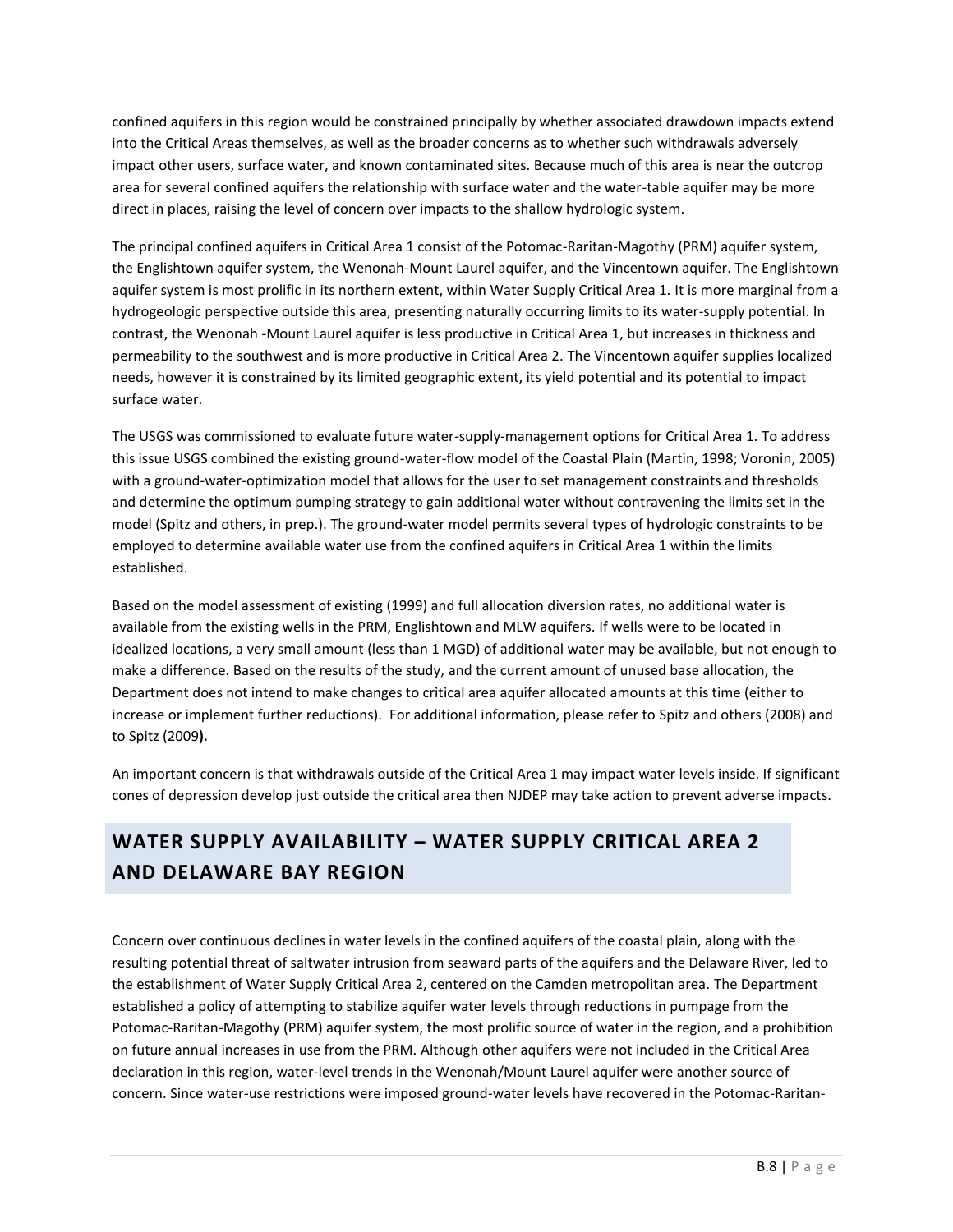Magothy aquifer system in several locations. In addition, according the results of ground-water model simulations, pumping induced stream leakage to the aquifers in their outcrop areas has diminished, resulting in the potential for recovery to some degree of stream flow in those areas.

#### **WENONAH-MOUNT LAUREL AQUIFER**

There has been an increase in interest to use the Wenonah-Mount Laurel aquifer to meet increasing water demands and provide replacement sources due to the imposition of restrictions on use in the PRM aquifer system. Limitations to increased use from the Wenonah-Mount Laurel aquifer include excessive drawdown and localized well interference and depletion of streams and wetlands in up-dip outcrop areas.

The USGS examined changes in water levels and sources of water to wells in the Wenonah-Mount Laurel aquifer using the New Jersey Coastal Plain RASA model (Gordon, 2007), assessing changes that would occur as a result of projected demand at 2010. Modeling of increased use from the aquifer based on projected population increases and associated demands predicts that water-level declines will continue in central Burlington County and recovery that was taking place would slow in northern Salem and Burlington Counties. In addition, water levels that had previously declined would continue to recover despite increased use in a large area of the aquifer from western Burlington County to Salem County.

## **ENGLISHTOWN AQUIFER SYSTEM**

Although it is capable of supplying significant quantities of ground water, the Englishtown aquifer system is less productive in Critical Area 2 and the Delaware Bay region than it is in the northeastern coastal plain. The Englishtown Formation thins toward the southwest, where it tends to be less than 40 feet thick (Zapecza, 1989), and its sands are finer with a higher percentage of silt and clay; these factors affect its ability to supply water in parts of Critical Area 2. The largest withdrawals from the Englishtown are in north-central Camden County. Lesser supplies are derived in Burlington County.

The Englishtown aquifer system is a significant source of recharge to the upper PRM aquifer. Increased withdrawals in both the upper and middle PRM aquifers resulted in an increase in leakage from the Englishtown. Ground-water-model simulations of population-driven increases in withdrawals in these aquifers show the greatest drawdown in the Englishtown occurring in south-central Gloucester County, where no major withdrawals from the Englishtown exist. This pattern is a reflection of the contribution the Englishtown makes to the underlying PRM aquifers by way of vertical leakage of ground water through the intervening Woodbury-Merchantville confining unit. The simulations also show that increased use in the Englishtown would lead to increased leakage from the overlying Wenonah-Mount Laurel aquifer. An examination of water-level trends indicates that groundwater in the Englishtown exhibit recovery due to mandated water-use reductions in the underlying PRM aquifer system.

The future availability of supplies from the Englishtown aquifer system in Critical Area 2, therefore, is constrained by the physical characteristics of the aquifer and the effect pumping of the Englishtown has on the overlying Wenonah-Mount Laurel aquifer and the underlying upper PRM aquifer. There are limited locations where the Englishtown in this region can supply large quantities of water.

## **POTOMAC-RARITAN-MAGOTHY (PRM) AQUIFER SYSTEM**

As part of the Critical Areas program the Department reduced the amount of withdrawals permitted from the PRM and placed a moratorium on increased use from the aquifer within the designated depleted and threatened zones.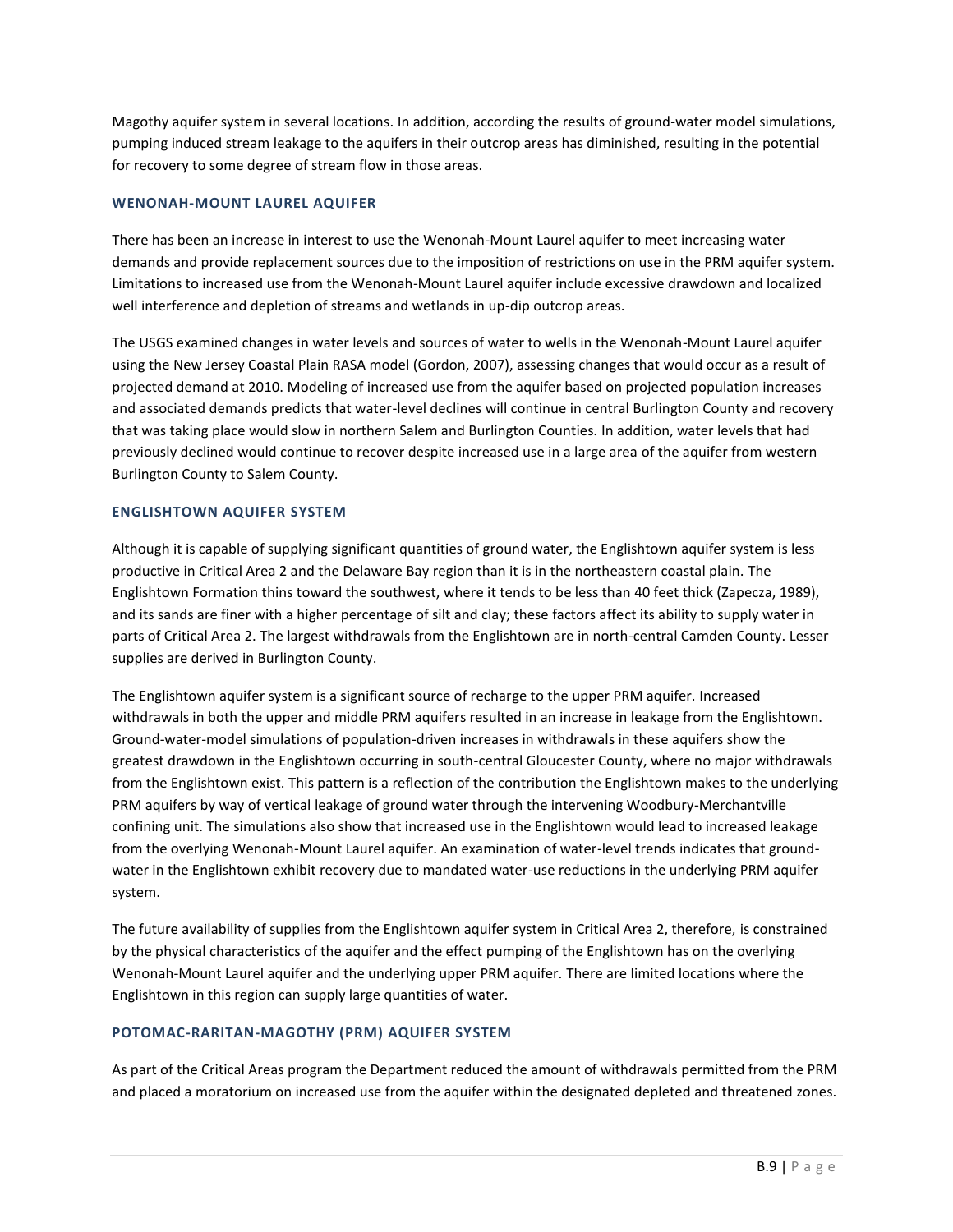While the management plan implemented in 1991 is still in progress, significant reductions in use have been achieved. The total reported water-supply diversions from the Potomac-Raritan-Magothy aquifer system in 1983 were approximately 38.6 billion gallons. Under modifications imposed by the management plan this dropped to 37.3 billion gallons in the year 1991 and 26 billion gallons in the year 2000.

While many purveyors are purchasing water from the Tri-County Project, an intake and treatment plant on the Delaware River at Delran, others have yet to contract for the water. As a result, as of May 2007 only 14 million gallons per day (mgd) of the 30-mgd capacity of the Tri-County Project is currently under contract. To operate the project's surface water treatment plant efficiently, the New Jersey American Water Company (NJAWC) has stopped the use of many of its wells within the Critical Area and is instead using water from the Tri-County Project to supply customers. This has resulted in approximately 2 billion gallons per year of NJAWC base allocation from the PRM going unused. Although water levels in the PRM aquifer system have shown a substantial increase, utilization of this unused ground-water base allocation would reverse the trend of increasing water levels seen in recent years.

Future water-supply withdrawals in the southwestern part of Critical Area 2 and the Delaware Bay region are constrained by the presence of the saltwater front (250-mg/l chloride line) that bulges nearly to the Delaware River in Gloucester County. Ground-water flow in this region is to the northeast, under the influence of the regional cone-of-depression in the aquifer in Camden County. Thus, areas of northwestern Gloucester County are either located in areas where the aquifer exceeds 250 mg/l chloride or immediately down gradient in the path of ground-water flow and therefore are at imminent risk of saltwater intrusion. Water-supply options from the aquifer are further constrained by the presence of the seawater front that is found beneath central Salem, Gloucester and Camden Counties. Withdrawals down dip in the aquifer risk mobilizing areas of elevated sodium and chloride found deep within the aquifer's seaward extent.

The availability of additional water supply from the lower PRM aquifer in Critical Area 2 and the Delaware Bay region is limited by the current Water Supply Critical Area 2 rules, the presence of the saltwater front (250-mg/l chloride line) beneath southern and western Gloucester County, the presence of the half-seawater line (10,000 mg/l chloride) down dip near the Salem/Cumberland and Gloucester/Atlantic County boundaries, and potential impacts from pumping in the State of Delaware.

The USGS, in cooperation with the NJDEP, used an existing Regional Aquifer-System Analysis (RASA) flow model of the New Jersey Coastal Plain to analyze the ground-water-flow system and provide information needed by water managers to make allocation decisions regarding the water supply. Model runs evaluated the hydrologic effects of 2003 reported withdrawal data and what would have occurred if withdrawals reached full allocation (also known as base allocation; a purveyor's portion of the safe or dependable yield of the water resource). While not at the same magnitude of the Critical Area 1 water level rebound, data for Critical Area 2 showed significant improvement over pre-designation levels. For example, two monitoring locations in Burlington and Camden counties show recoveries in water levels in the unconsolidated and middle portions of the PRM aquifer to approximately 50% of pre-1970 levels. The model results indicate that any reversal of current policy that would permit increased use from the upper PRM aquifer within Critical Area 2 poses a risk of reversing progress made in bringing about recovery of water levels in stressed aquifers, causing Critical Areas 1 and 2 to coalesce into a larger depleted region, and the lowering of ground-water levels near the 250-mg/l chloride line in Salem County, increasing the risk of saltwater intrusion at the periphery of Critical Area 2. Based on the results of the study, and the amount of unused base allocation, the Department does not intend to make changes to PRM allocated amounts at this time (either to increase or implement further reductions). Throughout Critical Area 2 additional supply may be available for some users in the form of base allocation transfers established under the Critical Area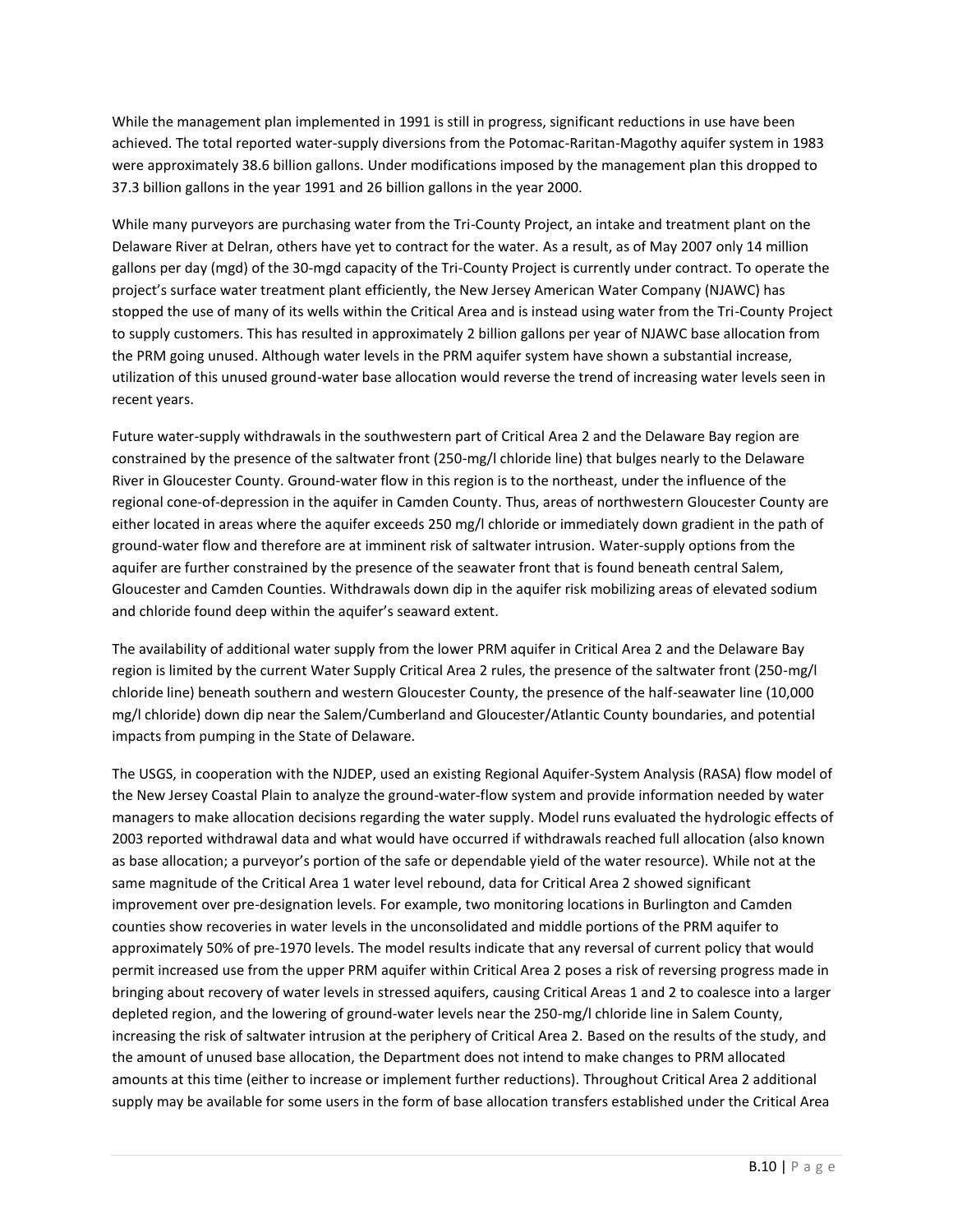regulations. Geographical and institutional limitations constrain the volume of water available to any one user, but the option of trading base allocation under existing limits could solve local supply problems, such as replacing contaminated supplies or meeting short-term peak needs. For additional information, please refer to Spitz and DePaul (2008).

## **REFERENCES**

- dePaul, Vincent T., Rosman, Robert, Lacombe, Pierre J., 2009, Water-Level Conditions in Selected Confined Aquifers of the New Jersey and Delaware Coastal Plain, 2003: U.S. Geological Survey Scientific Investigations Report 2008-5145, 124 p. [\(SIR 2008-5145\)](https://pubs.usgs.gov/sir/2008/5145/)
- dePaul, V.T., and Rosman, Robert, 2015, Water-level conditions in the confined aquifers of the New Jersey Coastal Plain, 2008: U.S. Geological Survey Scientific Investigations Report 2013–5232, 107 p., 9 pl. [\(SIR 2013-5232\)](https://pubs.usgs.gov/sir/2013/5232/)
- Gordon, A.D., 2007, Simulated effects of projected 2010 withdrawals on ground-water flow and water levels in the New Jersey Coastal Plain - A task of the New Jersey Water Supply Plan, 2006 Revision: U.S. Geological Survey Scientific Investigations Report 2007-5134, 116 p. [\(SIR 2007-5134\)](https://pubs.er.usgs.gov/usgspubs/sir/sir20075134)
- Lacombe, P.J., 1996, Artificial recharge of ground water by well injection for storage and recovery, Cape May County, New Jersey, 1958-92: U.S. Geological Survey Open-File Report 96-313, 29 p. [\(OFR 96-313\)](https://pubs.er.usgs.gov/usgspubs/ofr/ofr96313)
- Lacombe, P.J., and Carleton, G.B., 2002, Hydrogeologic framework, availability of water supplies, and saltwater intrusion, Cape May County, New Jersey: U.S. Geological Survey Water-Resources Investigations Report 01- 4246, 165 p. [\(WRI 2001-4246\)](https://pubs.usgs.gov/wri/wri014246/)
- Lacombe, P.J., Carleton, G.B., Pope, D.A., Rice, D.E., 2009, Future Water-Supply Scenarios, Cape May County, New Jersey, 2003-2050: U.S. Geological Survey Scientific Investigations Report 2009–5187, 159 p. [SIR 2009-5187](https://pubs.usgs.gov/sir/2009/5187/)
- Martin, Mary, 1998, Ground-water flow in the New Jersey Coastal Plain: U.S. Geological Survey Professional Paper 1404-H, 146 p. [\(PP 1404-H\)](https://pubs.er.usgs.gov/usgspubs/pp/pp1404H)
- Pope, D.A., Carleton, G.B., Buxton, D.E., Walker, R.L., Shourds, J.L., and Reilly, P.A., 2012, Simulated effects of alternative withdrawal strategies on groundwater flow in the unconfined Kirkwood-Cohansey aquifer system, the Rio Grande water-bearing zone, and the Atlantic City 800-foot sand in the Great Egg Harbor and Mullica River Basins, New Jersey: U.S. Geological Survey Scientific Investigations Report 2012–5187, 139 p. [\(SIR 2012-5187\)](https://pubs.usgs.gov/sir/2012/5187)
- Spitz, F.J., 1996, Hydrologic feasibility of water-supply-development alternatives in Cape May County, New Jersey: U.S. Geological Survey Water-Resources Investigations Report 96-4041, 42 p. [\(WRI 96-4041\)](https://pubs.er.usgs.gov/usgspubs/wri/wri964041)
- Spitz, F.J., 1998, Analysis of ground-water flow and saltwater encroachment in the shallow aquifer system of Cape May County, New Jersey: U.S. Geological Survey Water-Supply Paper 2490, 51 p. [\(WSP 2490\)](https://pubs.er.usgs.gov/usgspubs/wsp/wsp2490)
- Spitz F., 2009, Analysis of effects of 2003 and full-allocation withdrawals in critical area 1, East Central New Jersey: U.S. Geological Survey Open-File Report 2009-1104, 15 p. [\(OFR 2009-1104\)](https://pubs.er.usgs.gov/usgspubs/ofr/ofr20091104)
- Spitz, F.J., Watt, M.K., and dePaul, V.T., 2008, Recovery of ground-water levels from 1988 to 2003 and analysis of potential water-supply management options in Critical Area 1, east-central New Jersey: U.S. Geological Survey Scientific Investigations Report 2007-5193, 41 p. [\(SIR 2007-5193\)](https://pubs.er.usgs.gov/usgspubs/sir/sir20075193)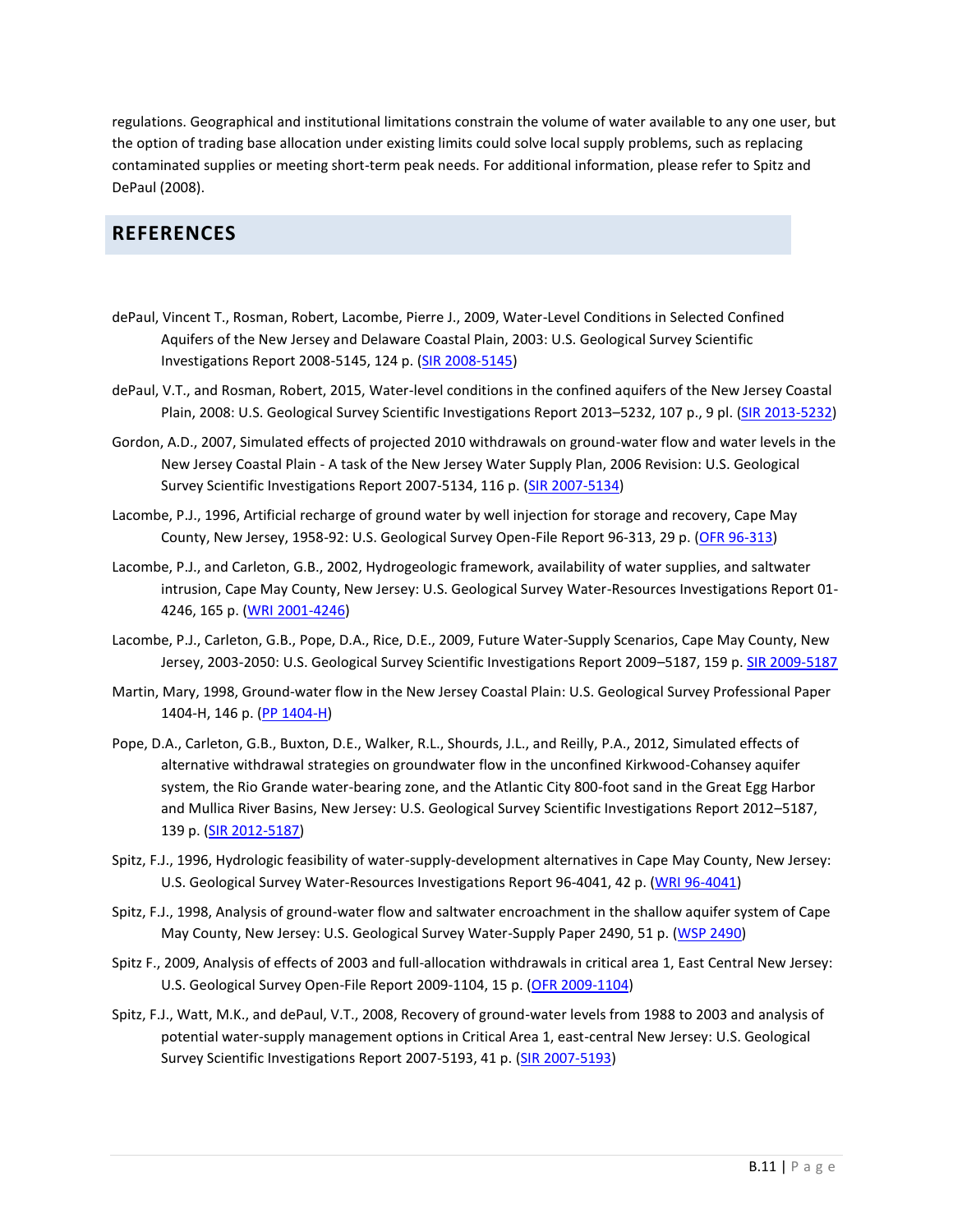- Spitz, F.J., Watt, M.K., and dePaul, V.T., 2008, Recovery of ground-water levels from 1988 to 2003 and analysis of potential water-supply management options in Critical Area 1, east-central New Jersey: U.S. Geological Survey Scientific Investigations Report 2007-5193, 41 p. [\(SIR 2007-5193\)](https://pubs.er.usgs.gov/usgspubs/sir/sir20075193)
- Voronin, L.M., 2005, Documentation of revisions to the Regional Aquifer System Analysis model of the New Jersey Coastal Plain: U.S. Geological Survey Water-Resources Investigations Report 03-4268, 49 p., CD-ROM. [\(WRI](https://pubs.usgs.gov/wri/wri03-4268/)  [2003-4268\)](https://pubs.usgs.gov/wri/wri03-4268/)
- Voronin, L.M., Spitz, F.J., and McAuley, S.D., 1996, Evaluation of saltwater intrusion and travel time in the Atlantic City 800-foot sand, Cape May County, New Jersey, 1992, by use of a coupled-model approach and flow-path analysis: U.S. Geological Survey Water-Resources Investigations Report 95-4280, 38 p. [\(WRI 95-4280\)](https://pubs.er.usgs.gov/usgspubs/wri/wri954280)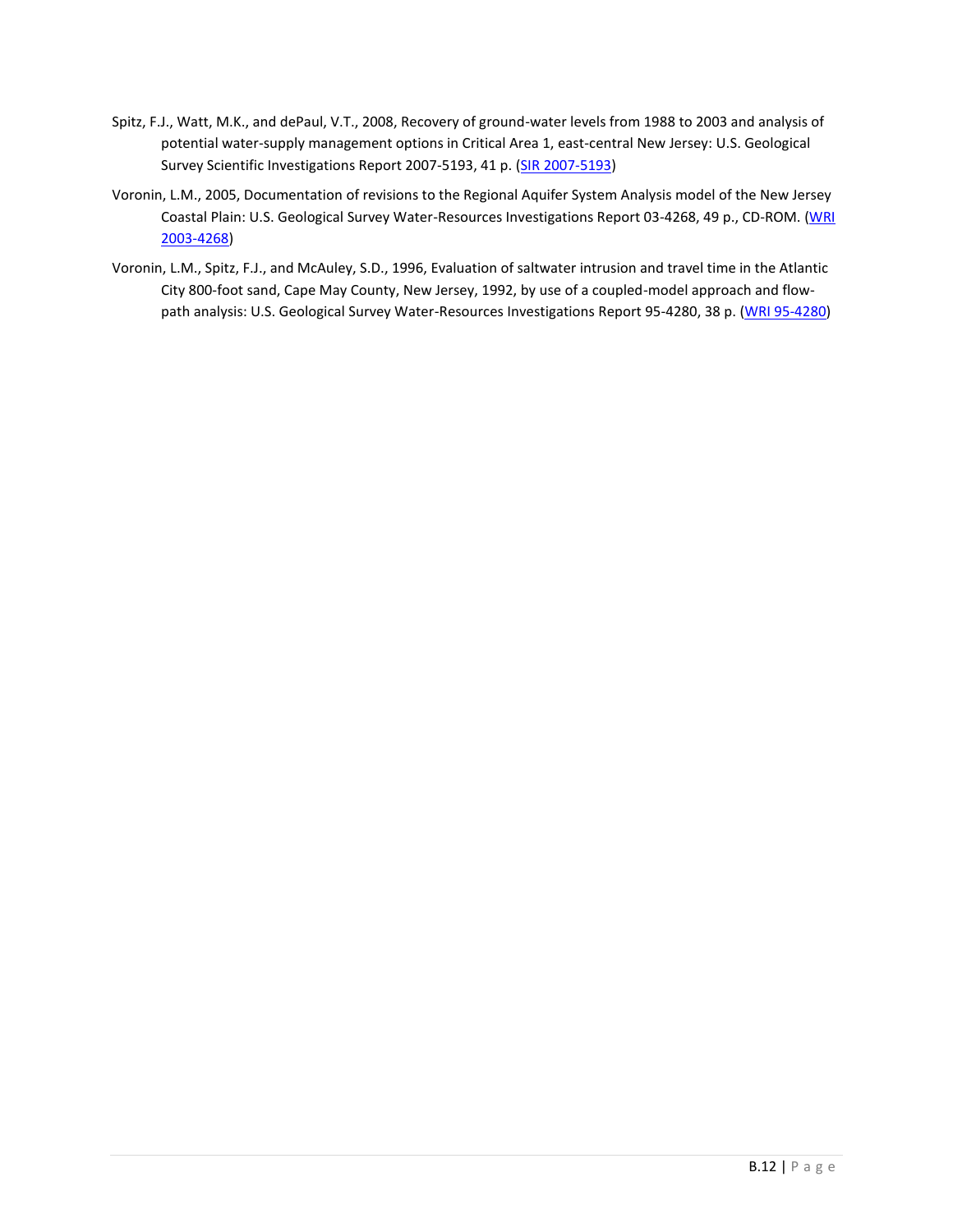| <b>Planning Region</b>       | <b>Aquifer</b>               | <b>Availability</b>                                                                                                                                                                                                         | <b>Limitations</b>                                                                                                                                                                                                                                                                          |
|------------------------------|------------------------------|-----------------------------------------------------------------------------------------------------------------------------------------------------------------------------------------------------------------------------|---------------------------------------------------------------------------------------------------------------------------------------------------------------------------------------------------------------------------------------------------------------------------------------------|
| Water Supply Critical Area 1 | General                      | Users should investigate the selected Critical<br>Area water-supply alternatives, which are the<br>Manasquan Reservoir and the Middlesex<br>County pipeline. Also, transfer of base<br>allocation within Critical Aquifers. | Remaining availability of safe yield from Manasquan<br>Reservoir. Geographic feasibility of connecting to pipeline.<br>Transfer of base allocation requires DEP approval,<br>conditioned on need in growth area, lack of available<br>alternatives, or resulting environmental improvement. |
|                              | All aquifers                 | Up to 1 mgd additional water may be<br>available from Englishtown, Wenonah-Mount<br>Laurel, and middle PRM aquifer, depending<br>location of proposed withdrawal                                                            | Availability dependent of location of proposed well and<br>impact in relation to environmental limitations, including<br>drawdown near Raritan Bay, drawdown elevation, and<br>drawdown within the Critical Area.                                                                           |
|                              | Vincentown aquifer           | Additional small-scale public supplies                                                                                                                                                                                      | Availability constrained by limited geographic distribution,<br>low yields in places, and interaction with surface water near<br>outcrop.                                                                                                                                                   |
|                              | Wenonah-Mount Laurel Aquifer | Less than 5 mgd available at optimum<br>locations.                                                                                                                                                                          | Not available in some geographic areas. Depends on<br>additional withdrawals from other available aquifers.                                                                                                                                                                                 |
|                              | Englishtown Aquifer          | Less than 5 mgd available at optimum<br>locations.                                                                                                                                                                          | Not available in some geographic areas. Depends on<br>additional withdrawals from other available aquifers.                                                                                                                                                                                 |
|                              | Middle PRM aquifer           | Less than 2 mgd available at optimum<br>locations.                                                                                                                                                                          | Geographic availability highly limited. Depends on additional<br>withdrawals from other available aquifers.                                                                                                                                                                                 |
| Water Supply Critical Area 2 | General                      | Users should investigate the selected Critical<br>Area water-supply alternative, which is<br>surface water from Tri-County Pipeline.<br>Possible groundwater available as unused<br>allocation.                             | Geographic location of user may affect feasibility of Tri-<br>County supply.                                                                                                                                                                                                                |
|                              | Piney Point aquifer          | Availability limited to current use levels                                                                                                                                                                                  | Thinness of aquifer in region and lack of adequate recharge<br>causes excessive drawdown at high and sustained pumping<br>rates.                                                                                                                                                            |
|                              | Vincentown aquifer           |                                                                                                                                                                                                                             | Availability significantly constrained by limited geographic<br>distribution, low yields in places, and interaction with surface<br>water near outcrop.                                                                                                                                     |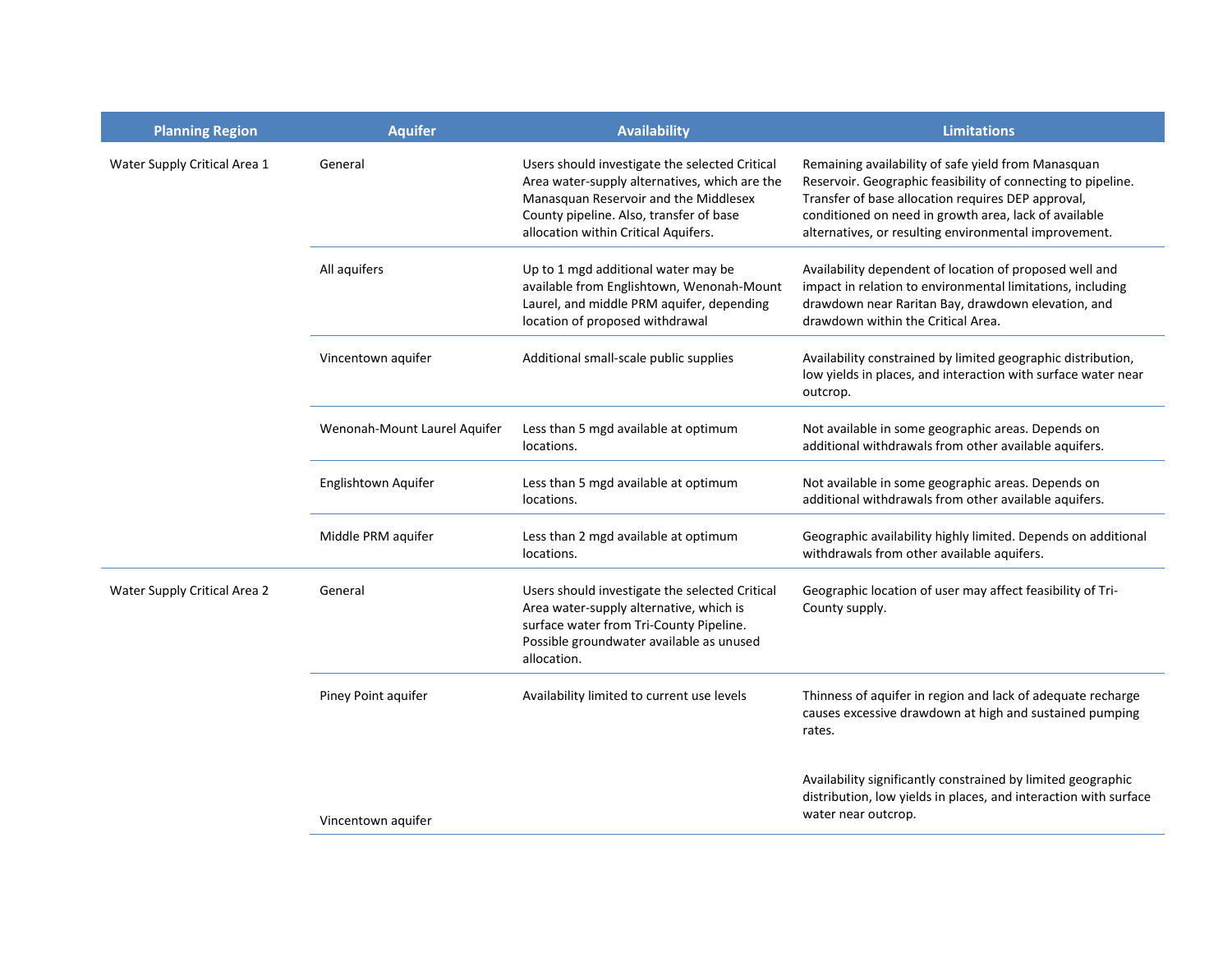| <b>Planning Region</b> | <b>Aquifer</b>                    | <b>Availability</b>                                                                                                  | <b>Limitations</b>                                                                                                                                                                                                   |
|------------------------|-----------------------------------|----------------------------------------------------------------------------------------------------------------------|----------------------------------------------------------------------------------------------------------------------------------------------------------------------------------------------------------------------|
|                        |                                   | Additional small-scale public supplies in<br>places.                                                                 |                                                                                                                                                                                                                      |
|                        | Englishtown Aquifer System        | Limited supplies may be available locally                                                                            | Availability constrained by limited geographic extent and<br>effect on other aquifers from large-scale use.                                                                                                          |
|                        | Wenonah-Mount Laurel Aquifer      | Limited supplies may be available locally                                                                            | Available where significant interference, depletion of surface<br>water in outcrop area, or impacts on wetlands in outcrop<br>area do not occur.                                                                     |
|                        | PRM aquifer system                | Transfer of base allocation from PRM aquifers<br>and purchase of credits through Burlington<br>County "Credit Bank". | Base allocation transfers in accordance with the rules. The<br>Burlington County Credit Bank has 6.53 mgd of Credits<br>available for use within the Water Allocation Credit Receiving<br>Area in Burlington County. |
| Delaware Bay Region    | General                           | Limited number of aquifers in region that are<br>not subject to saltwater intrusion                                  |                                                                                                                                                                                                                      |
|                        | Piney Point aquifer               | Limited supplies may be available locally                                                                            | Regional impacts from Delaware pose future problem. Lack of<br>stabilization of water levels at high pumping rater are limiting<br>factor. Chlorine line onshore.                                                    |
|                        | Wenonah-Mount Laurel Aquifer      | Limited supplies may be available locally                                                                            | Available where significant interference, depletion of surface<br>water in outcrop area, or impacts to wetlands in outcrop area<br>do not occur.                                                                     |
|                        | Lower PRM aquifer                 | Supplies may be available in outcrop area and<br>just down dip.                                                      | Potential for saltwater intrusion in close proximity to<br>Delaware River. Numerous known contaminated sites in<br>outcrop area.                                                                                     |
| Cape May Peninsula     | General                           | Modeled scenarios of the recent studies are<br>being evaluated and implemented.                                      | Saltwater intrusion is a concern in all aquifers.                                                                                                                                                                    |
|                        | Estuarine sand aquifer            | Limited availability for small-scale supplies                                                                        | High chlorine levels in coastal areas. Connection to water-<br>table aquifer in some areas.                                                                                                                          |
|                        | Semi-Confined Cohansey<br>aquifer | Limited availability due to saltwater intrusion<br>along Delaware Bay                                                | Aquifer injection to stabilize saltwater front could extend<br>current supplies and make additional water available.                                                                                                 |